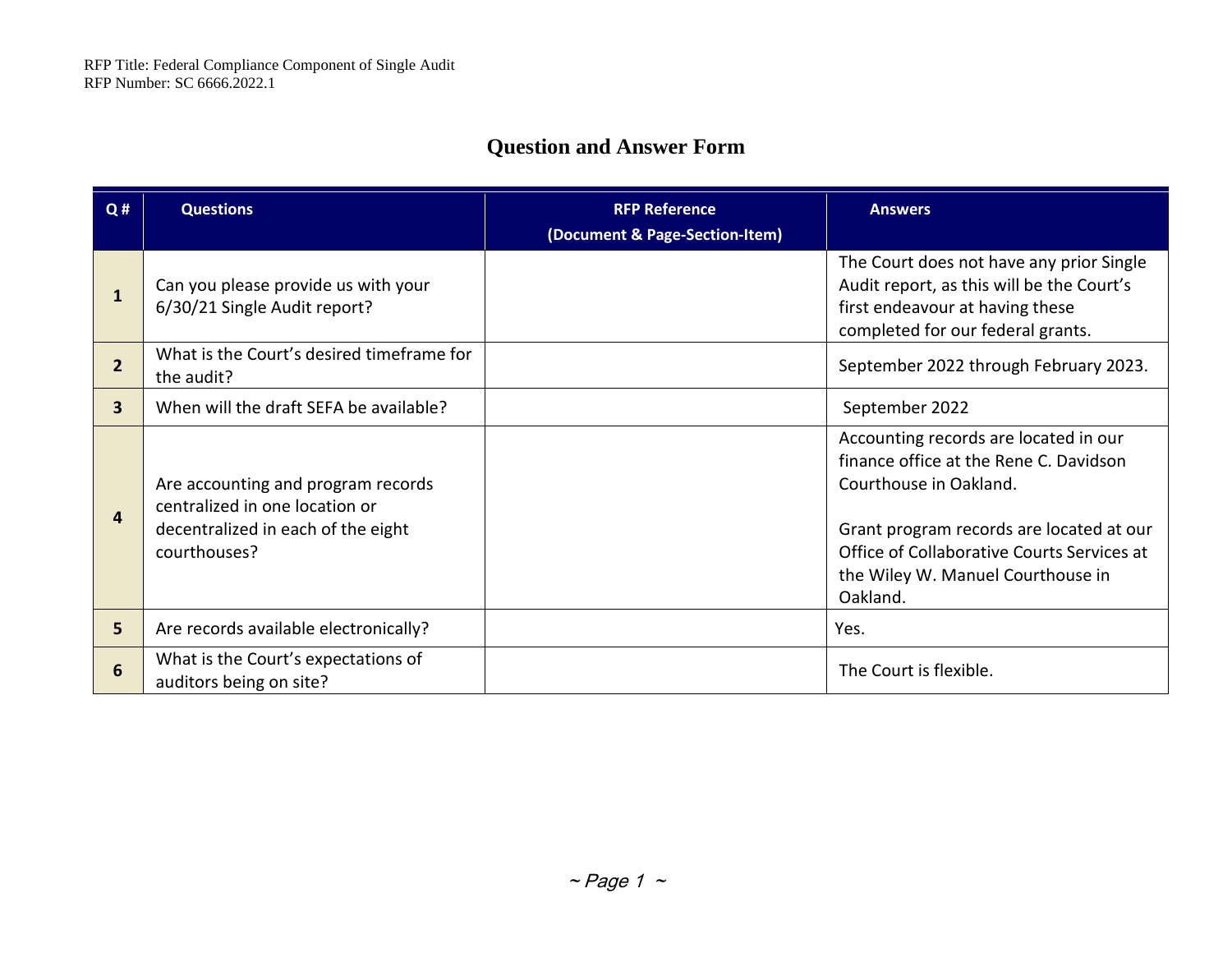| Q#             | <b>Questions</b>                                                                                                                                                                                                 | <b>RFP Reference</b>           | <b>Answers</b>                                                                                                                                                                                                                                                                                                                                                                                                                                                                                                                                                                                                        |
|----------------|------------------------------------------------------------------------------------------------------------------------------------------------------------------------------------------------------------------|--------------------------------|-----------------------------------------------------------------------------------------------------------------------------------------------------------------------------------------------------------------------------------------------------------------------------------------------------------------------------------------------------------------------------------------------------------------------------------------------------------------------------------------------------------------------------------------------------------------------------------------------------------------------|
|                |                                                                                                                                                                                                                  | (Document & Page-Section-Item) |                                                                                                                                                                                                                                                                                                                                                                                                                                                                                                                                                                                                                       |
| $\overline{7}$ | Approximately how much of each of the<br>federal awards does the Court expect to<br>expand in FY 2021/22 and the coming<br>years? This will help determine the<br>number of major programs and audit<br>efforts. |                                | The estimated expenditures for FY21-22<br>by federal award are as follow. Actual<br>expenditures by year end closing will vary.<br>Adult Drug Court, \$500,000<br>Family Treatment Court, \$500,000<br>Veteran Treatment Court, \$110,000<br>Adult Reentry Court, \$5,000<br>The estimated budgets for FY22-23 by<br>federal award are as follow and are<br>subject to change due to federal award<br>renewal and actual program target<br>population needs and staffing.<br>Adult Drug Court, \$500,000<br>Family Treatment Court, \$500,000<br>Veteran Treatment Court, \$130,000<br>Adult Reentry Court, \$100,000 |
| 8              | Does the Court use Fi\$Cal? If not, what<br>financial system does the Court use?                                                                                                                                 |                                | No, the Court does not use Fi\$Cal. The<br>Court uses Phoenix SAP as required by the<br>Judicial Council of California.                                                                                                                                                                                                                                                                                                                                                                                                                                                                                               |
| 9              | What is the Court's budget for the federal<br>compliance audit?                                                                                                                                                  |                                | Funds have not been earmarked in the<br>current fiscal year's (FY 2021-22) budget<br>for this project.<br>Based on the outcome of this solicitation,<br>FY 2022-23 funds will be budgeted to<br>cover this expense.                                                                                                                                                                                                                                                                                                                                                                                                   |